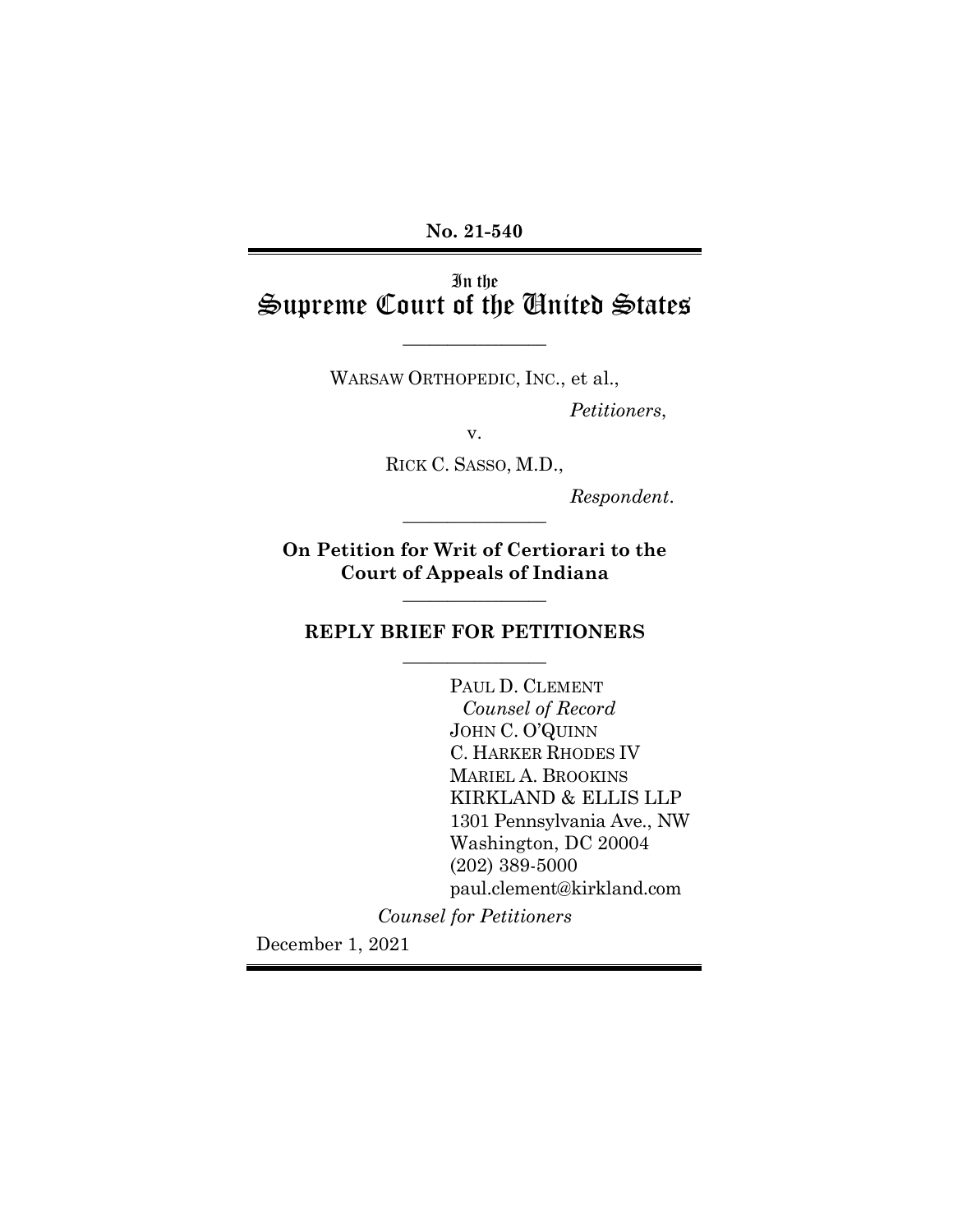## **TABLE OF CONTENTS**

| Sasso's Challenge To This Court's<br>1.<br>Jurisdiction Begs The Question Presented<br>And Illustrates The Widespread Confusion |
|---------------------------------------------------------------------------------------------------------------------------------|
| II. The Decision Below Directly Conflicts With<br>The Federal Circuit's Precedential Decision                                   |
| III. This Case Provides An Excellent Opportunity<br>For The Court To Resolve This Exceptionally                                 |
|                                                                                                                                 |
|                                                                                                                                 |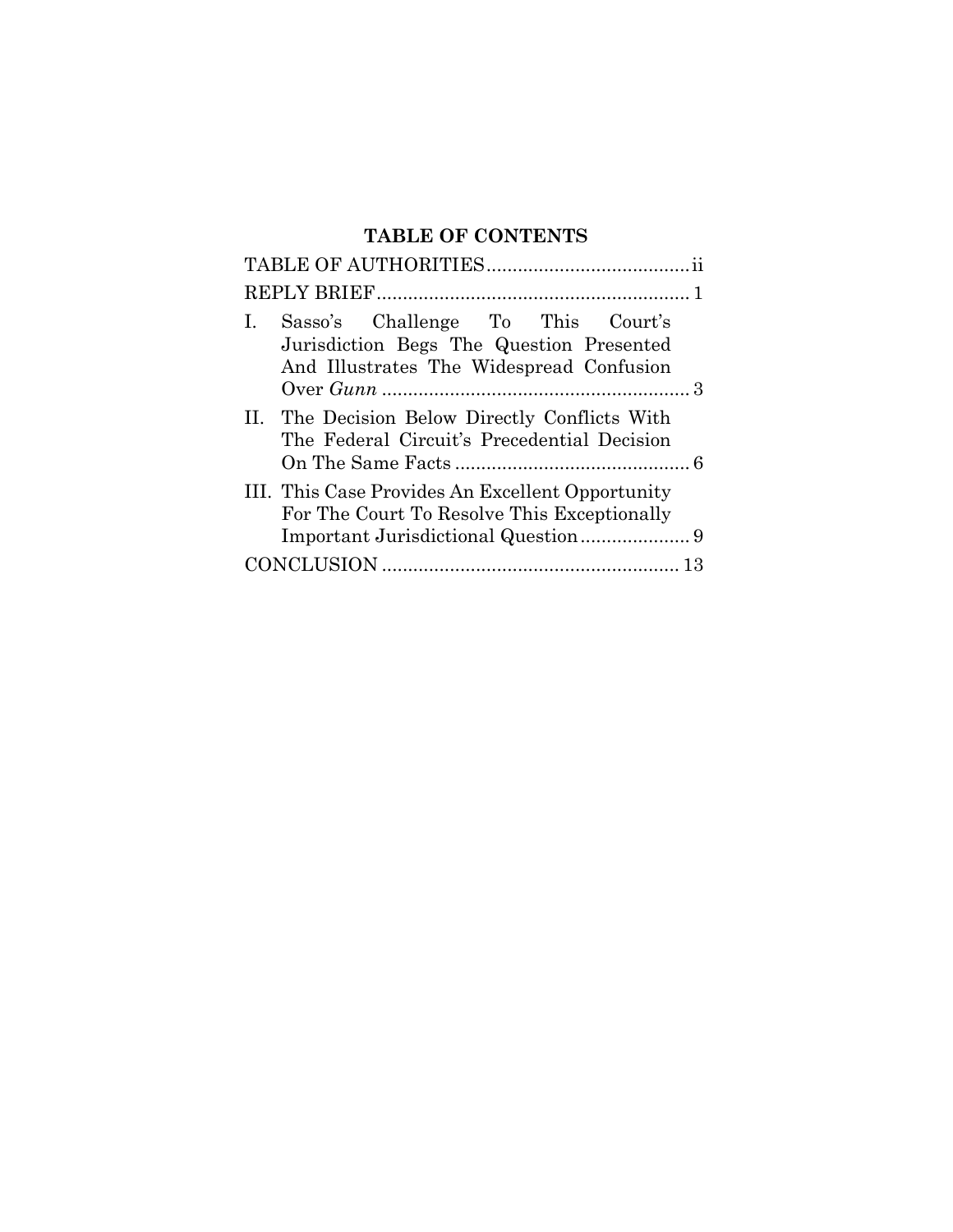## **TABLE OF AUTHORITIES**

# **Cases**

| Brownback v. King,                                                                |
|-----------------------------------------------------------------------------------|
| Gunn v. Minton,                                                                   |
| Holmes Group, Inc.<br>v. Vornado Air Circulation Sys., Inc.,                      |
| Inspired Dev. Grp., LLC<br>v. Inspired Prods. Grp., LLC,                          |
| Jang v. Boston Scientific Corp.,                                                  |
| Lapides v. Bd. of Regents,                                                        |
| Merrill Lynch v. Manning,                                                         |
| Sasso v. Warsaw Orthopedic, Inc.,<br>No. 3:13-cv-1031 (N.D. Ind. Apr. 2, 2014) 11 |
| Sinochem Int'l Co.,                                                               |
| SiOnyx LLC v. Hamamatsu Photonics K.K.,                                           |
| Warsaw Orthopedic, Inc. v. Sasso,                                                 |
| <b>Statutes</b>                                                                   |
|                                                                                   |
|                                                                                   |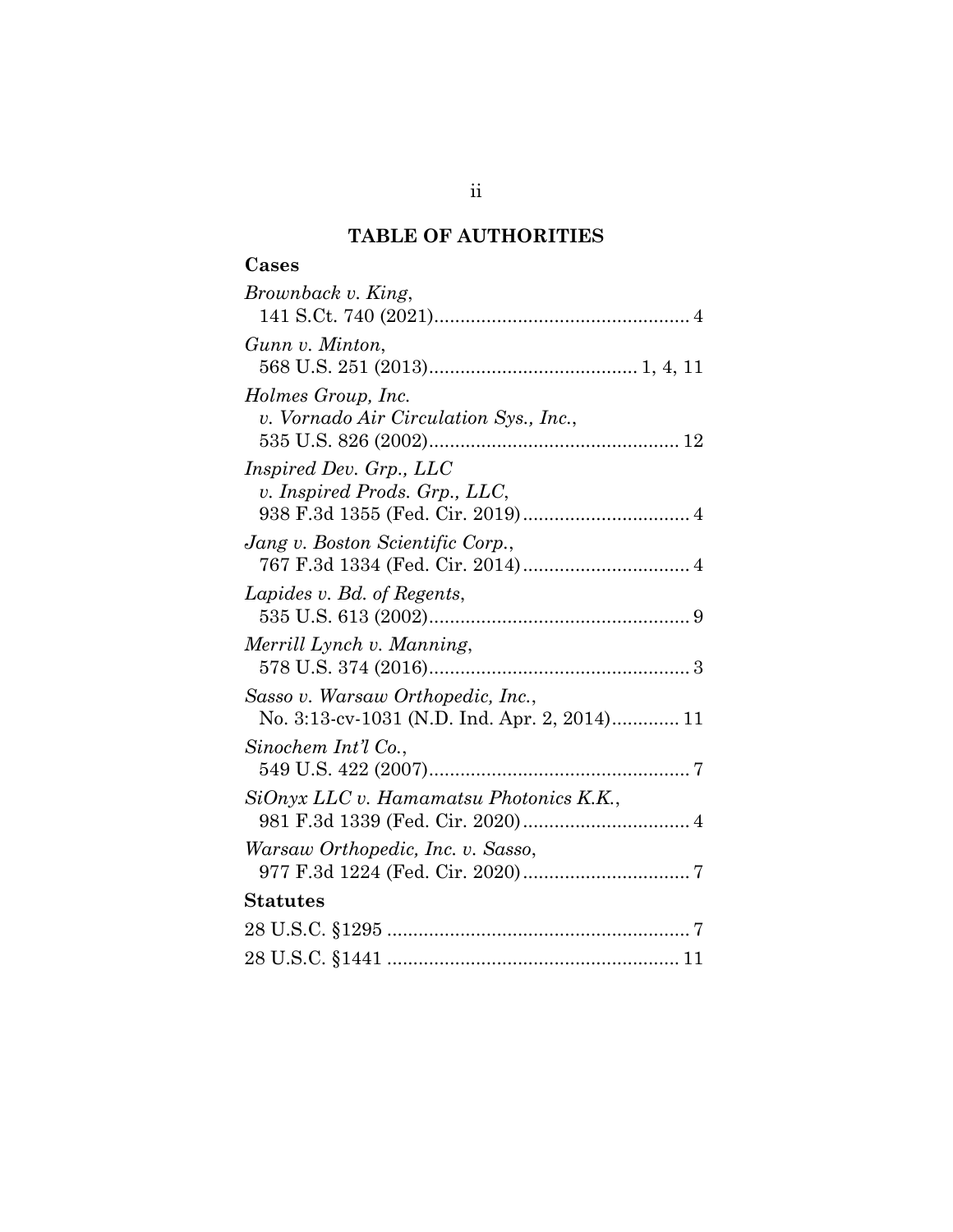Leahy-Smith America Invents Act, Pub. L. No. 112-29, 125 Stat. 284 (2011).............. 13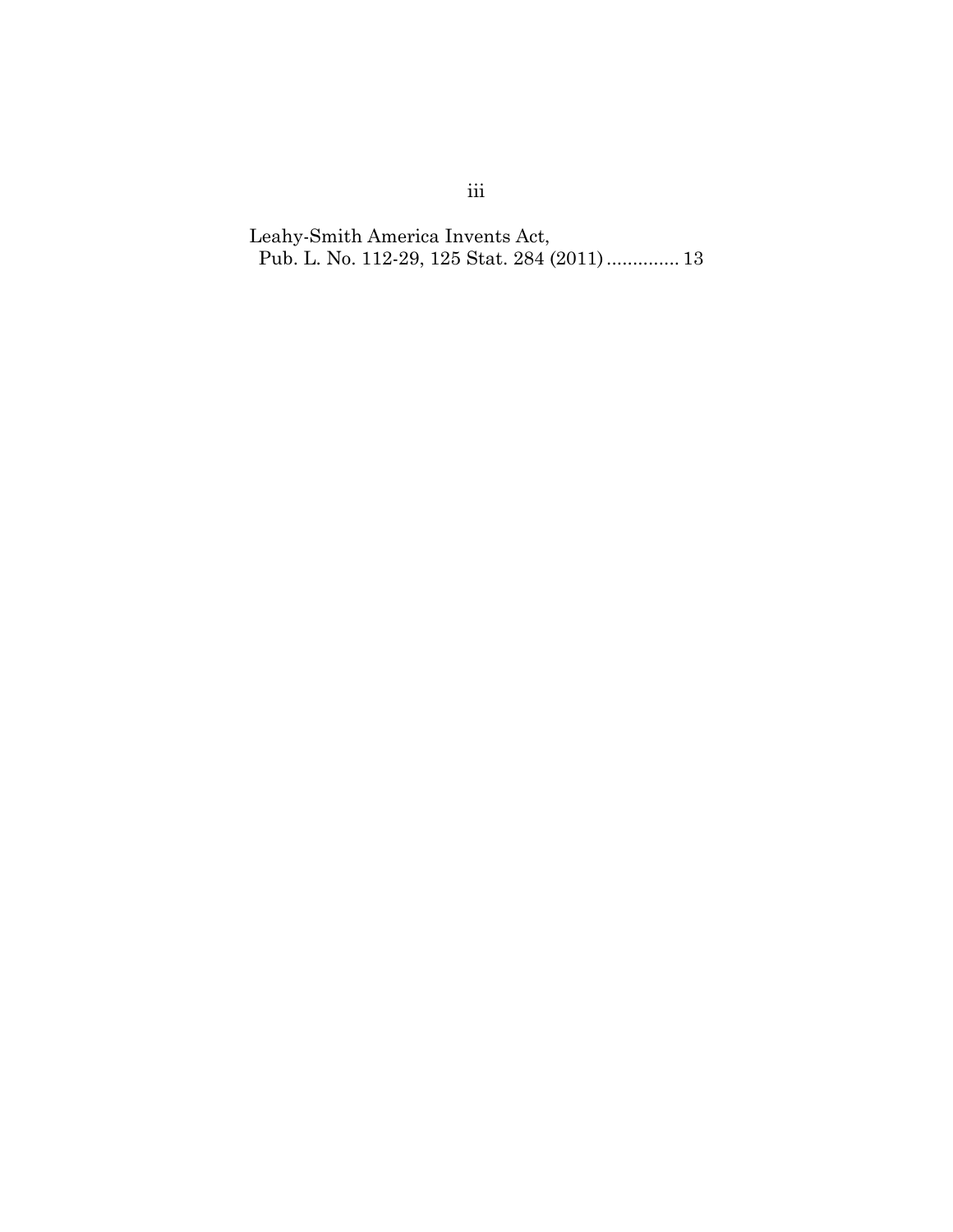#### **REPLY BRIEF**

Despite his evident effort to sow confusion, Respondent Sasso cannot obscure either that a state court held a federal patent trial—replete with a *Markman* hearing and Federal Circuit pattern jury instructions—or the direct conflict over what questions of federal patent law qualify as substantial within the meaning of *Gunn v. Minton*, 568 U.S. 251, 258 (2013). The decision below recognized that its jurisdiction depended on *Gunn* (and the scope of its third factor) and opened a direct conflict with the Federal Circuit over the application of *Gunn* to the same underlying patent dispute. In response, Sasso offers a flurry of irrelevancies, hoping this Court will focus on the trees and miss the forest. In so doing, Sasso ignores not just the reasoning of the decision below, but also the real-world uncertainty and jurisprudential conflicts over the scope of this Court's *Gunn* decision, to which he has no answers.

Sasso's *nine* purported responses distill to two principal points: 1) that issues of patent validity and claim coverage are *never* substantial under *Gunn*  when they are embedded in breach-of-contract disputes; and, 2) that there is no conflict because the Federal Circuit was simply wrong. Both are unavailing in all their various forms.

The first point is belied by this very case: When a state court holds a *Markman* hearing and delivers the Federal Circuit's pattern jury instructions, the issues of patent law are far from insubstantial and Congress' directive that federal district courts should have exclusive subject-matter jurisdiction over patent claims has been ignored. Calling this case a "contract"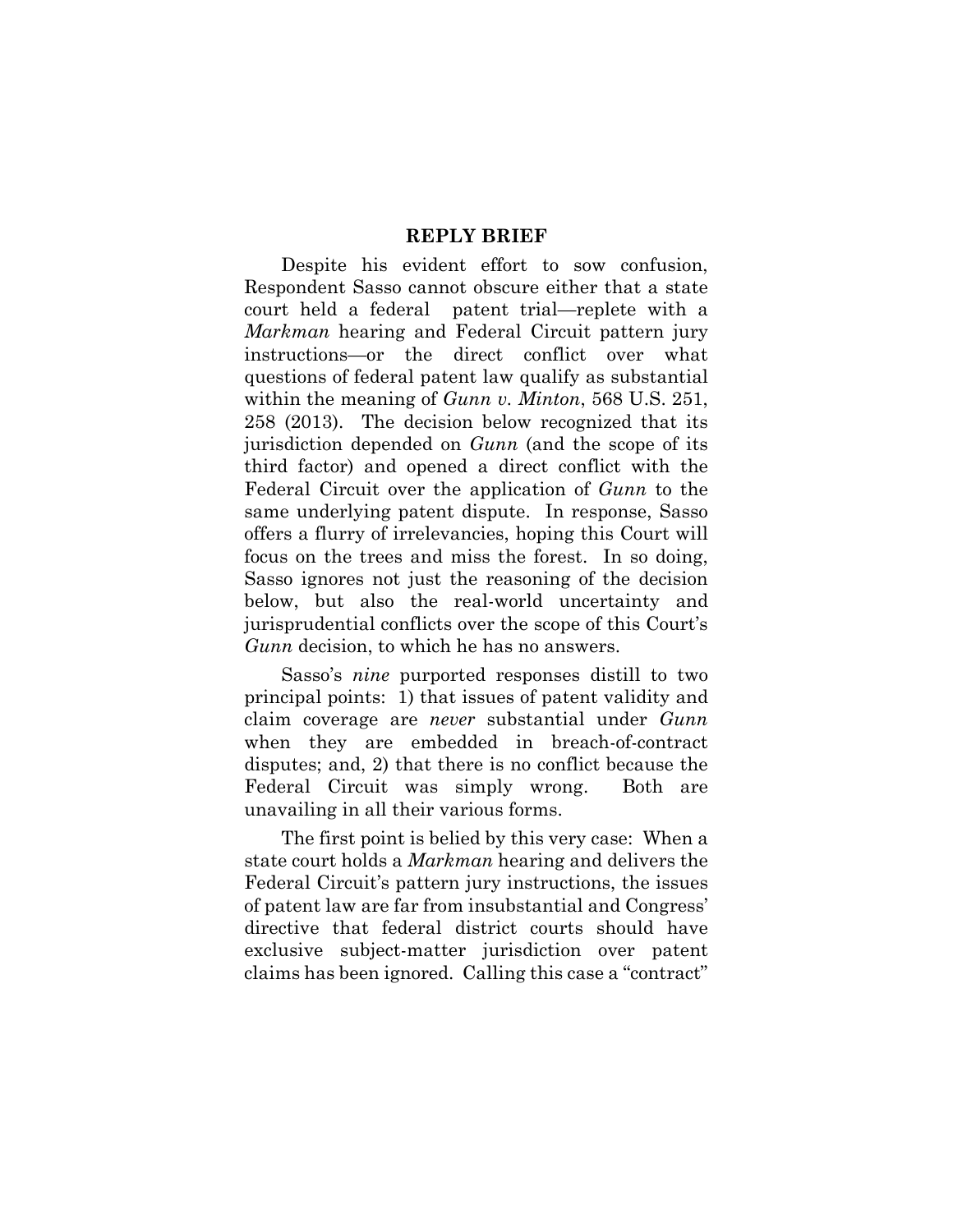dispute, when it really turns on questions of patent law, does not provide an adequate and independent state-law basis for the judgment below. Rather, it begs the very question presented: whether issues of patent validity and claim coverage—the bread and butter of patent disputes in federal court—remain substantial to the federal system despite the happenstance that they are couched as contract claims.

The second shows that Sasso has no serious answer to the fundamentally contradictory state and federal decisions issued in this very dispute—let alone the jurisdictional ping-pong that has arisen in other cases due to confusion over the *Gunn* factors. Sasso euphemistically suggests that the decision below "harmonized" its jurisdictional decision with the Federal Circuit's opposite jurisdictional holding. But opposite conclusions on an issue essential to both courts' jurisdiction simply cannot be harmonized. One court was right about its jurisdiction and one court was wrong, and only this Court can say which was which.

That conflict reflects broader confusion about the *Gunn* factors and the ongoing erosion of Congress' judgment that federal courts exercise exclusive jurisdiction over disputes like this. This Court should grant certiorari, resolve the jurisdictional conflict, and restore the balance Congress deliberately crafted in enacting and amending 28 U.S.C. §§1295(a)(1) and 1338(a) to ensure exclusive federal jurisdiction over patent disputes.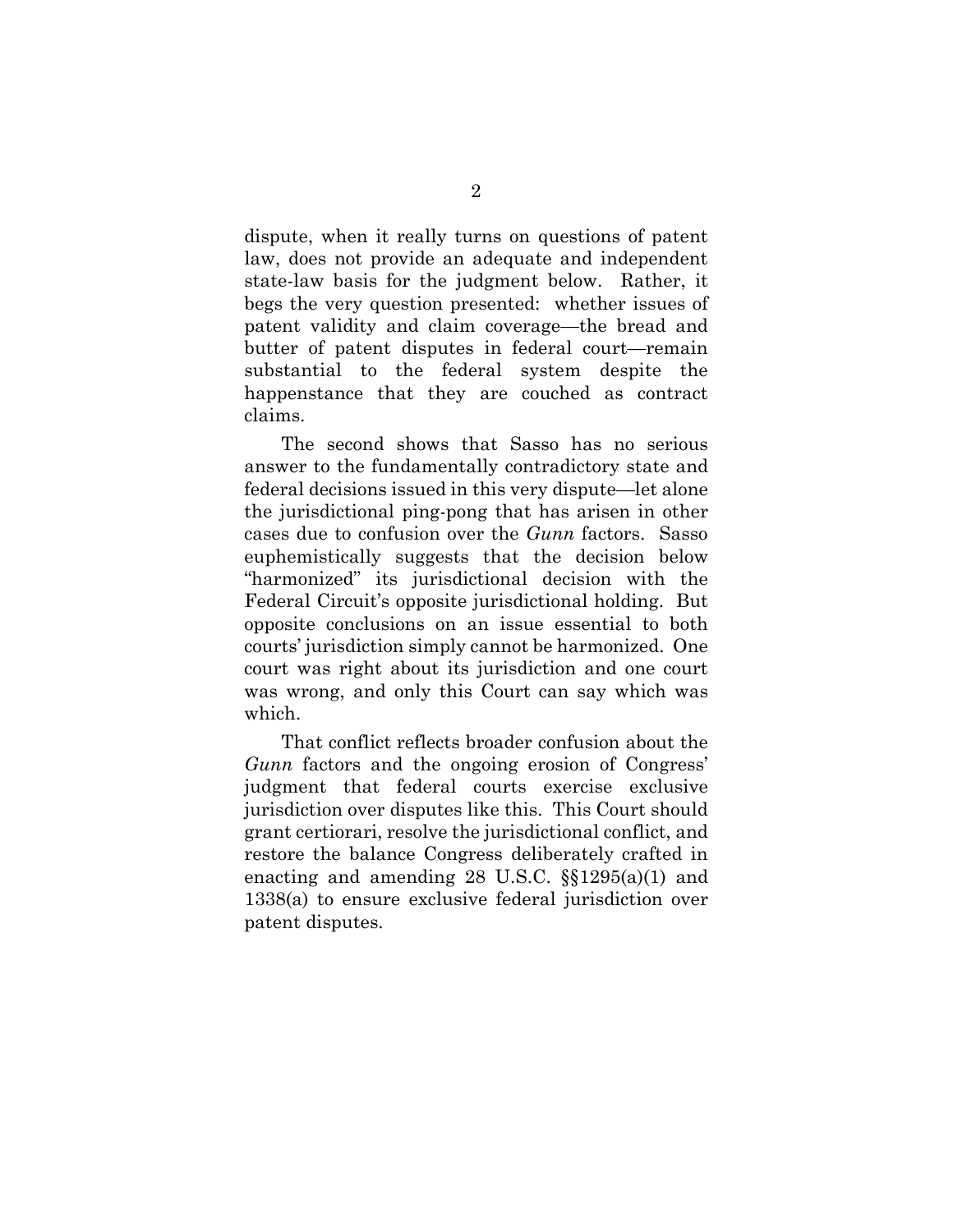## **I. Sasso's Challenge To This Court's Jurisdiction Begs The Question Presented And Illustrates The Widespread Confusion Over** *Gunn***.**

Sasso begins, without apparent irony, by alleging that this Court lacks subject matter jurisdiction. BIO.15. But the question presented here is whether this dispute arises only under state law or presents federal patent-law issues that can only be litigated in federal court. That gating issue necessarily presents an issue of federal law, which is why the decision below addresses the *Gunn* factors, Federal Circuit precedents applying *Gunn*, and the Federal Circuit's contrary jurisdictional ruling concerning the same underlying patent dispute.

To be sure, the Indiana Court of Appeals ultimately held this dispute arises only under state law, not federal patent law. But that does not eliminate the threshold federal issue or preclude this Court's jurisdiction. In the unlikely event this Court were to agree with the decision below on the application of the *Gunn* factors, it would simply affirm on that federal-law question, not dismiss the petition for want of jurisdiction. Conversely, if this Court ultimately agreed with the Federal Circuit, then it would not just correct the Indiana Courts' mistaken ruling on the threshold federal issue, but vindicate Congress' judgment that disputes like this belong exclusively in federal court. *See Merrill Lynch v. Manning*, 578 U.S. 374, 383-84 (2016) (quoting *Gunn* and recognizing that "even when 'a claim finds its origins' in state law … a federal court has jurisdiction of a state-law claim if it 'necessarily raise[s]'" a federal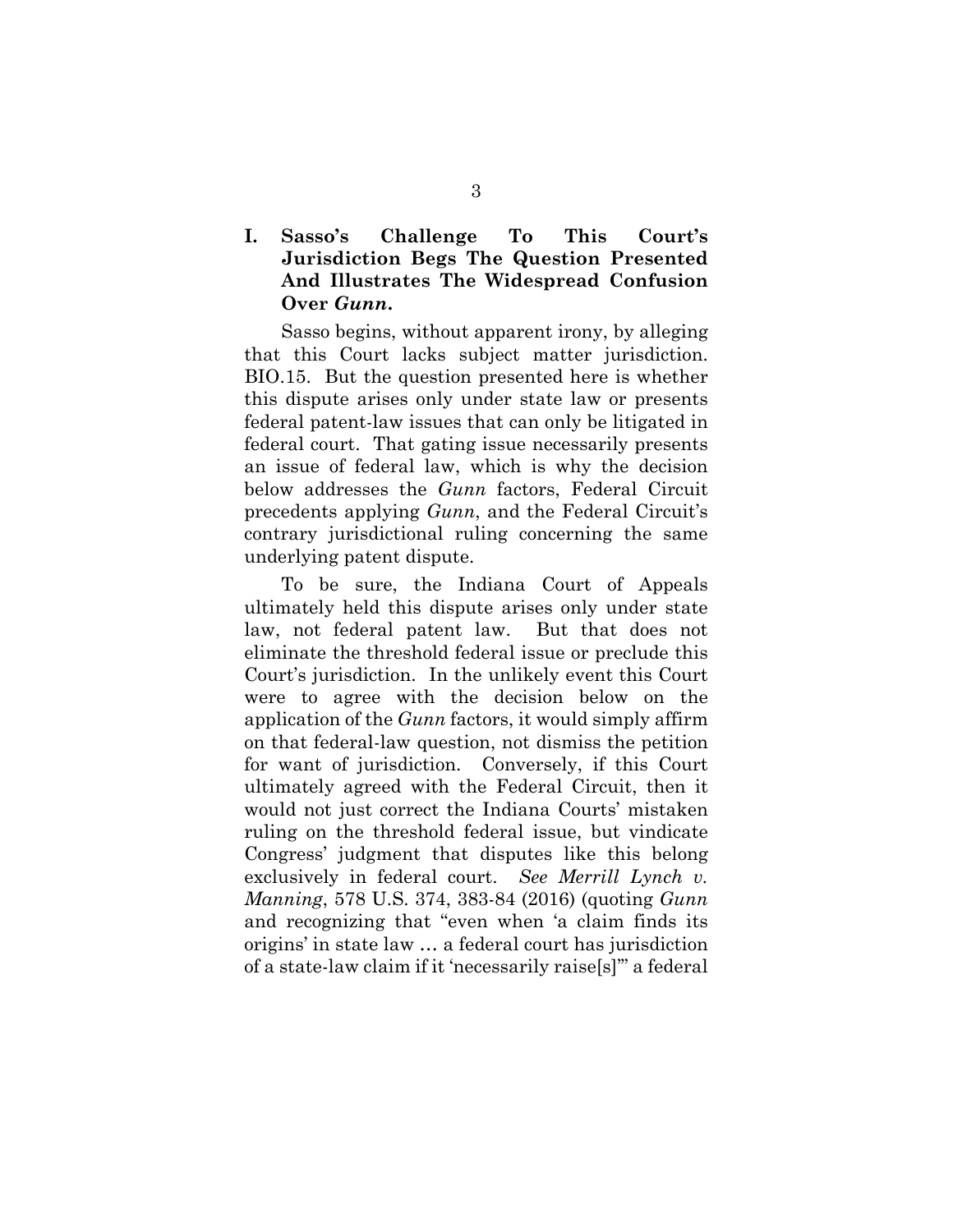issue); *cf Brownback v. King*, 141 S.Ct. 740, 750 (2021) ("a federal court always has jurisdiction to determine its own jurisdiction").

Sasso's misguided lead argument is at best a prelude to his real position: that "[e]mbedded patent issues in a contract case do not create 28 U.S.C. § 1338(a) jurisdiction." BIO.24; *see* BIO.19-20. But that view lays bare the split among courts—a split that exists both within the confines of this dispute and more broadly. Not only did the Federal Circuit find that embedded patent questions in these contract claims *did* create jurisdiction in the parties' "mirror image" case, *see* Part II, *infra*, but it has reached the same conclusion in cases such as *SiOnyx LLC v. Hamamatsu Photonics K.K.*, 981 F.3d 1339, 1350 (Fed. Cir. 2020), *Inspired Development Group, LLC v. Inspired Products Group, LLC*, 938 F.3d 1355 (Fed. Cir. 2019), and *Jang v. Boston Scientific Corp.*, 767 F.3d 1334 (Fed. Cir. 2014).

Sasso's reliance on *Gunn* just illustrates the need for this Court's intervention. *Gunn* does not remotely suggest that patent disputes are categorically immune from federal jurisdiction merely because they arise against the backdrop of a contractual claim. *Gunn*, after all, was not a breach of contract case that turned on disputed issues of federal patent law—it was a malpractice case at the heartland of state law, in which any patent law issues were "hypothetical," arising only the way a Fourth or Eighth Amendment issue would in an ineffective assistance case. 568 U.S. at 258. Here, the patent issues were direct, central, and anything but hypothetical, with real-world consequences, requiring federal patent-law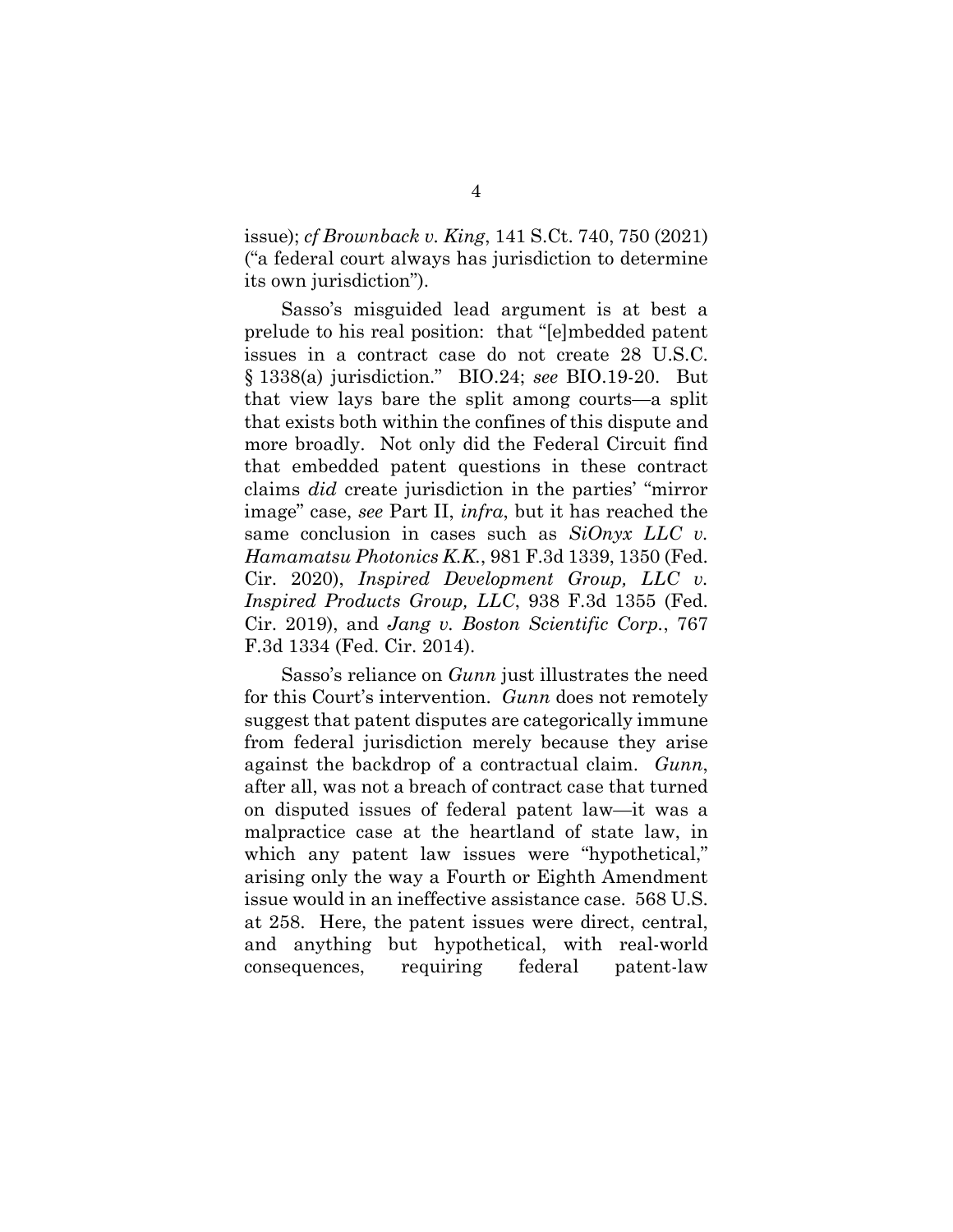procedures, including a *Markman* proceeding and patent-law jury instructions on the bedrock issues of patent infringement (i.e., patent "coverage") and validity (for at least some of the disputed patents). Unfortunately, Sasso is not alone in his misreading of *Gunn*.

Indeed, Sasso offers no answer to the widespread confusion over *Gunn* in both state and federal courts. Sasso dismisses much of that confusion as irrelevant because "[d]irecting appellate traffic among the federal courts of appeal is not at issue here." BIO.29. But the test applied by the federal courts in determining appellate jurisdiction over a case involving an embedded question of patent law is the same as the one applied in determining the stateversus-federal-court question—each turns on *Gunn* and its substantiality analysis. Thus, if the Federal Circuit had reached the same conclusion as the decision below, it would have needed to send the appeal to the Seventh Circuit. Moreover, differing views of *Gunn*'s substantiality factor were the crux of the disagreement in *Xitronix* where neither the Fifth nor the Federal Circuit believed it had jurisdiction. *See* Pet.22-23.

As the petition explains (and Sasso never disputes), lower courts have only added to the confusion by developing varying and conflicting subfactors in applying *Gunn* in the absence of guidance from this Court. Pet.21-23. Those sundry factors including whether the patent issue is a "pure question of law," whether the case will control "many other cases," or whether the federal government has a strong interest in litigating the issue in a federal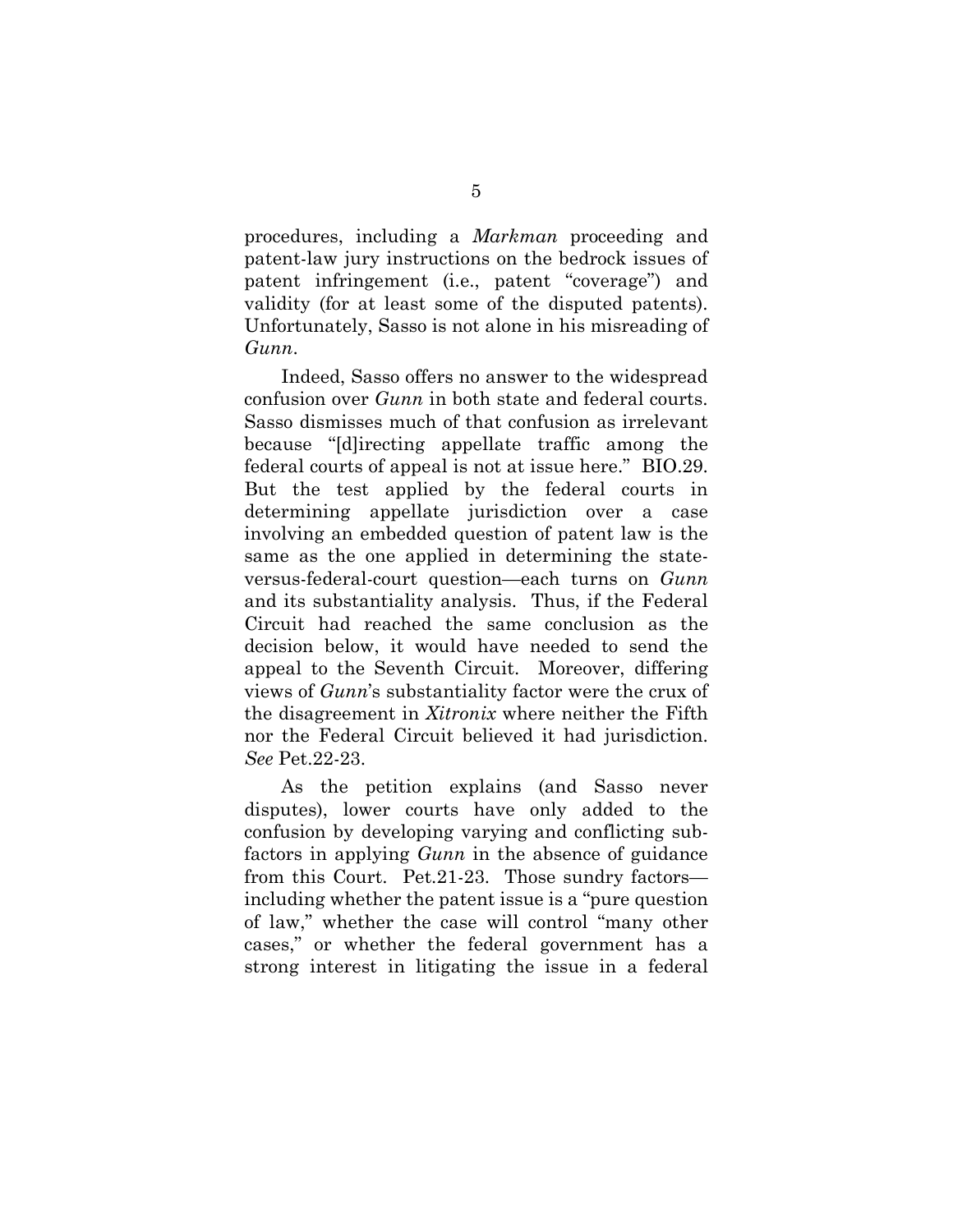forum—have no grounding in statutory text and are applied inconsistently or ignored altogether. Pet.21- 22. Notably, Sasso has no response whatsoever to that confusion beyond his attempt to marginalize the conflict.

## **II. The Decision Below Directly Conflicts With The Federal Circuit's Precedential Decision On The Same Facts.**

The confusion and division among the lower courts over the meaning of *Gunn* is not hypothetical it is borne out in this very dispute, with the Indiana Court of Appeals and the Federal Circuit reaching opposite conclusions in what both Sasso and the lower courts described as "mirror image" cases. Now, Sasso insists that purported distinctions between the state and federal cases mean there was no conflict. But there is no denying that the patent dispute at the heart of the Federal Circuit proceeding was the same as what was at issue in the Indiana courts, which is why the Federal Circuit abstained and why the decisions below rejected the Federal Circuit's contrary reasoning as "cursory."

Sasso nonetheless insists that the Indiana Court of Appeals avoided a direct conflict by "harmoniz[ing]" its decision with the Federal Circuit's by concluding that "the latter was: (a) cursory; (b) based on Medtronic's complaint and its allegations, which were different than the complaint here; and (c) used to support affirmance of the District Court's abstention." BIO.14. These points are not only meritless, but underscore the irreconcilable conflict that only this Court can resolve.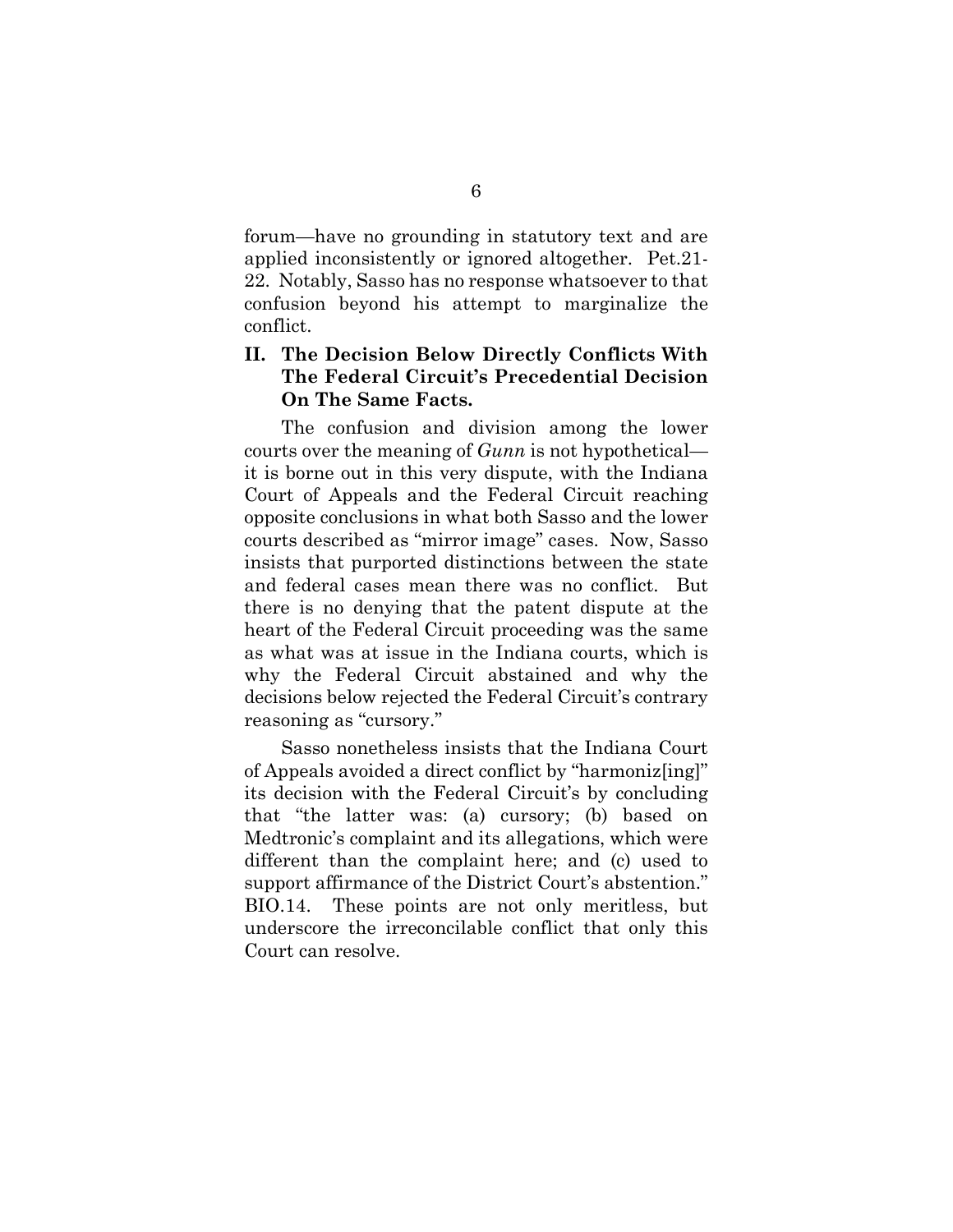First, calling the Federal Circuit's decision "cursory" is the language of disagreement, not harmonization. BIO.14. And cursory or thorough, the Federal Circuit's *Gunn* analysis and its conclusion that the factors were satisfied was essential to *its* jurisdiction. *Warsaw Orthopedic, Inc. v. Sasso*, 977 F.3d 1224, 1228-29, n.4 (Fed. Cir. 2020); *see* 28 U.S.C. §1295(a)(1). For that reason, *Sinochem Int'l Co. v. Malaysia Int'l Shipping Corp.*, 549 U.S. 422, 431 (2007), is irrelevant, and Sasso is flat wrong to suggest that the Federal Circuit's jurisdictional holding was "dicta." BIO.18. It was as indispensable to its jurisdiction as the contrary conclusion of the decision below was to the jurisdiction of the Indiana courts. If the Federal Circuit and the Indiana Court of Appeals were really in "harmony" in finding *Gunn* not satisfied, the Federal Circuit would have transferred the appeal to the Seventh Circuit.

Second, Sasso insists that the Federal Circuit's decision was "based upon the language of Medtronic's complaint" for declaratory judgment, not Sasso's state-court complaint. BIO.18. That is a distinction without a difference. Every court to examine Medtronic's complaint agreed it alleged the "mirror image" of Plaintiff's Facet Screw Agreement claims. Pet.20. Indeed, Sasso *relied on* the mirror-image nature of Medtronic's claims in arguing to the Federal Circuit that federal jurisdiction was improper, and the Federal Circuit relied on the mirror-image nature of the state-law litigation in abstaining in favor of it. Pet.20.

Third, Sasso insists the abstention ruling somehow diminishes the Federal Circuit's finding of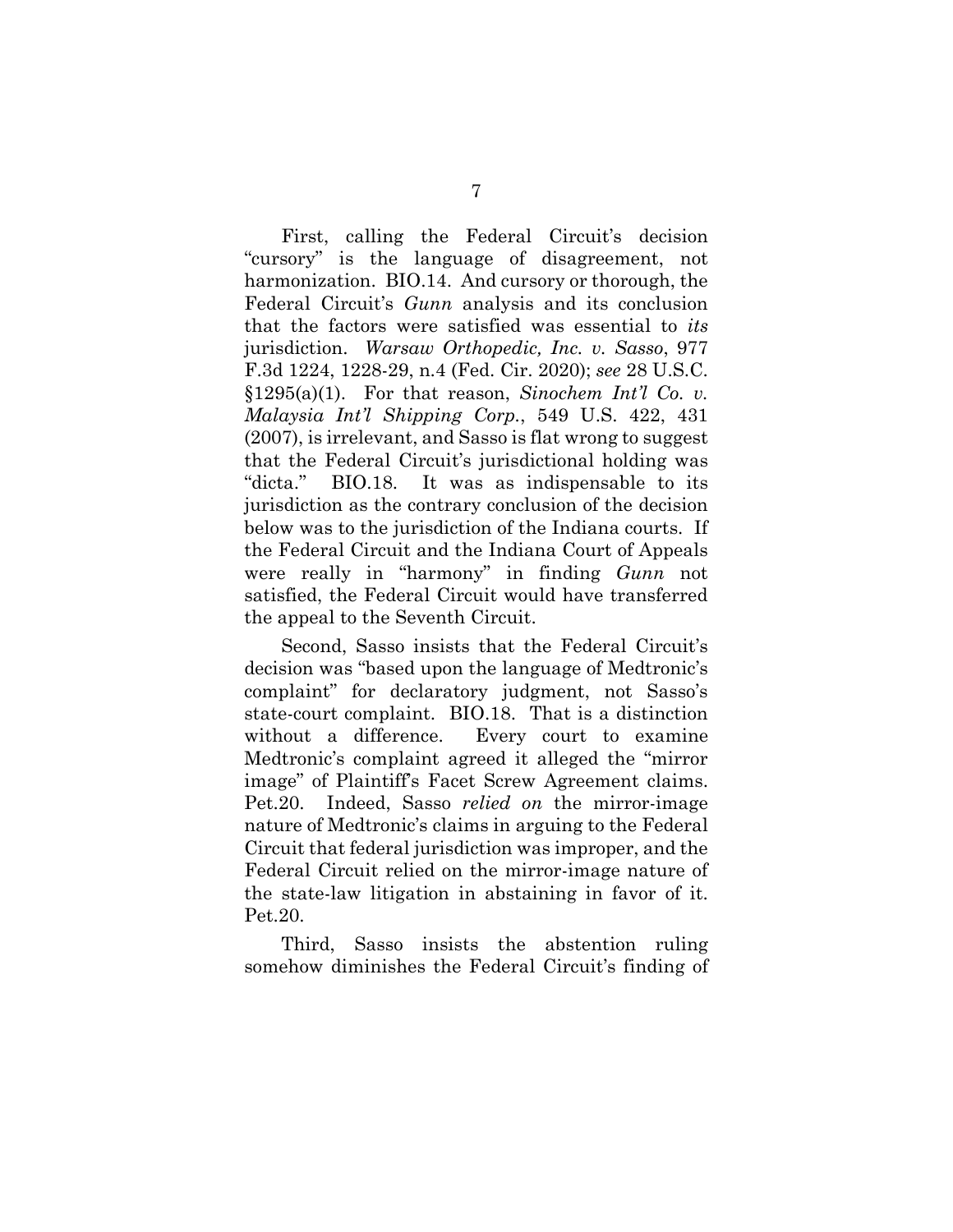exclusive federal jurisdiction—that the Federal Circuit did not really mean it when it found jurisdiction, despite writing a precedential opinion. BIO.18-19, 22-23. But that gets matters backwards. The Federal Circuit's abstention reflected its judgment that the same underlying patent dispute had already been litigated to judgment in state court and only the Indiana courts or this Court could erase the state-court judgment through direct review. If the underlying patent dispute were not the same, there would have been no conceivable basis for federal abstention.

Finally, Sasso makes much of the fact that the federal declaratory judgment action implicated only one of the contracts between the parties (the Facet Screw Agreement), while the Indiana state court case implicated two. BIO.1, 19, 24, 30. But the fact that the Federal Circuit and the Indiana Court of Appeals reached opposite conclusions about the patent dispute at issue in the Federal Circuit is enough to demonstrate an irreconcilable conflict. If this Court agrees that the Federal Circuit was correct, that would require vacating the Indiana judgment. In any event, contrary to Sasso's suggestions, *both* agreements involved disputed issues of claim construction and patent coverage—which are at the heartland of federal patent law. Whether a device has all the elements of a patent claim also turns on the application of federal patent law, as reflected in the use of the model Federal Circuit patent instructions directing the jury that it needed "to understand the role of patent claims" and "what each claim covers in order to decide whether … there is claim coverage for any … Medtronic devices." Ind.Tr.Vol.XII.105-08.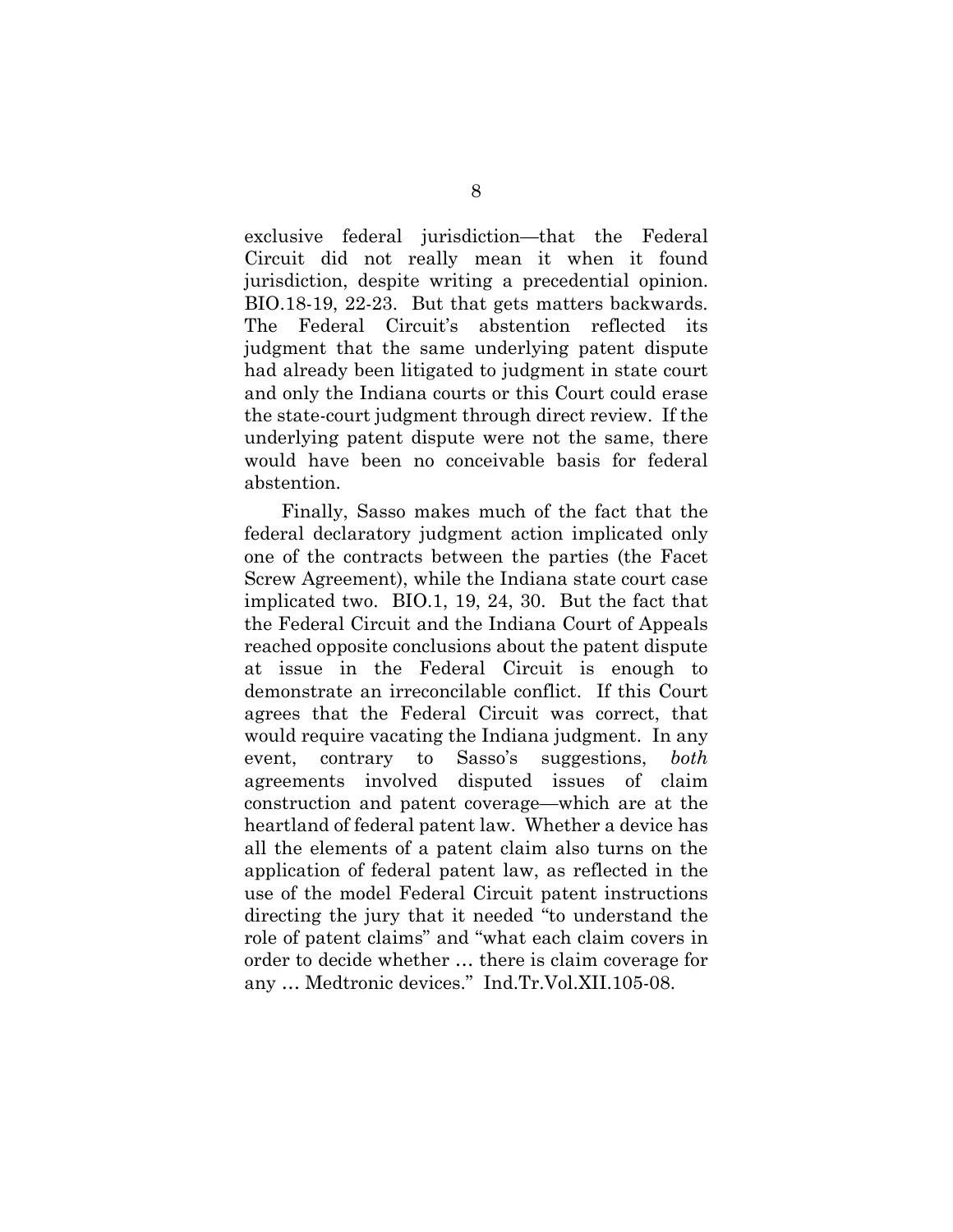In short, this case was a patent case by another name. The failure of the Indiana courts to see that in direct conflict with the Federal Circuit's jurisdictional holding in a "mirror image" proceeding—demonstrates that this Court's guidance is sorely needed.

## **III. This Case Provides An Excellent Opportunity For The Court To Resolve This Exceptionally Important Jurisdictional Question.**

This Court has recognized that "jurisdictional rules should be clear," *Lapides v. Bd. of Regents*, 535 U.S. 613, 621 (2002), and the split of authorities on the same underlying patent dispute underscores the confusion and makes this an ideal vehicle to clarify *Gunn* and delineate the bounds of exclusive federal jurisdiction over disputes involving patents and patent rights. State-court adjudication of cases that Congress assigned exclusively to federal courts flouts Congress' will and invites both abdication and encroachment. Each produces unnecessary satellite litigation and disuniformity in patent law, despite Congress's repeated judgment that federal jurisdiction (and exclusive Federal Circuit jurisdiction) is imperative in ensuring uniformity.

This case is illustrative. The Indiana courts adjudicated countless federal patent-law issues that fell well outside their expertise and jurisdiction—from hearing expert testimony on claim construction, to construing Medtronic's patent claims as a matter of law, to delivering jury instructions on patent coverage, to adjudicating the effect of the PTO's reexamination and invalidation of patent claims. *See* Pet.8-10. By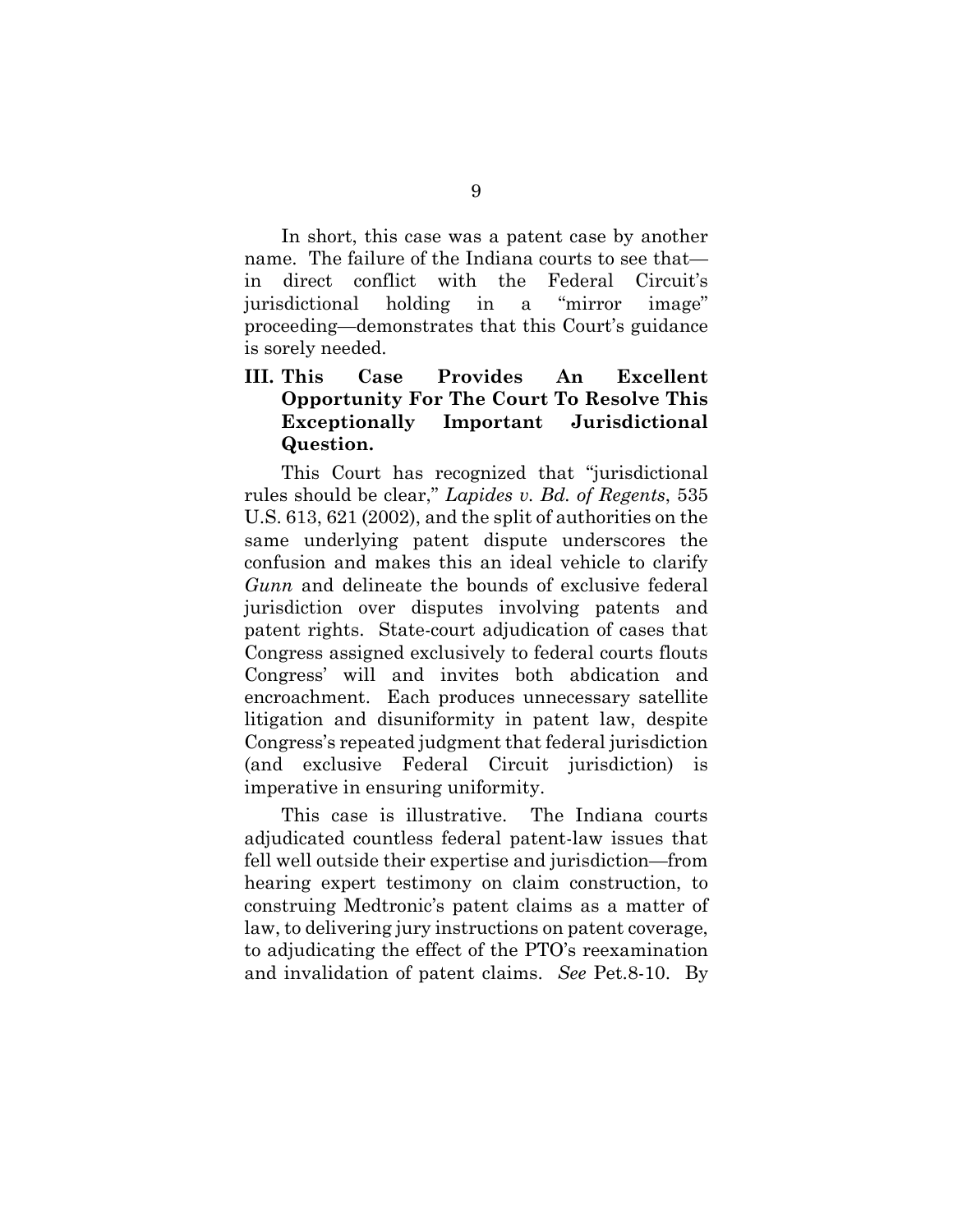Congress' express mandate, cases turning on such federal patent-law complexities should be decided exclusively (and consistently) by federal courts, subject to Federal Circuit review, not via scattershot adjudication in the courts of fifty different states.

None of Sasso's counterarguments is persuasive. Sasso halfheartedly asserts the dispute involving the Facet Screw Agreement did not require an infringement analysis, notwithstanding jury instructions to the contrary. BIO.30. In fact, the provision setting the "[*t*]*erm*" of the agreement explicitly *does* depend on "valid claim coverage." App.6 (emphasis added). That means that the applicability of the agreement at the relevant times depended on (1) construing the claims and determining whether they cover Medtronic's products, and (2) determining the validity of the patent and the claims as construed. Similarly, after its initial eightyear period, the Vertex Agreement only applied "if the Medical Device is covered by a valid claim of an issued U.S. patent arising out of the Intellectual Property Rights." App.10-11. Substantial questions of patent law were unavoidably baked into this dispute.

Sasso's bald assertion that regardless of whether *substantial* questions of patent law were presented, they were not *necessary* to the judgment is unsupportable. BIO.20. Not even the Indiana Court of Appeals agreed with that, instead assuming the opposite. App.22. Regardless, the fact that the proceedings devolved into a patent trial tells the tale. The unrealized possibility that a court could decide a case involving a substantial patent dispute on nonpatent grounds inheres in most federal-court patent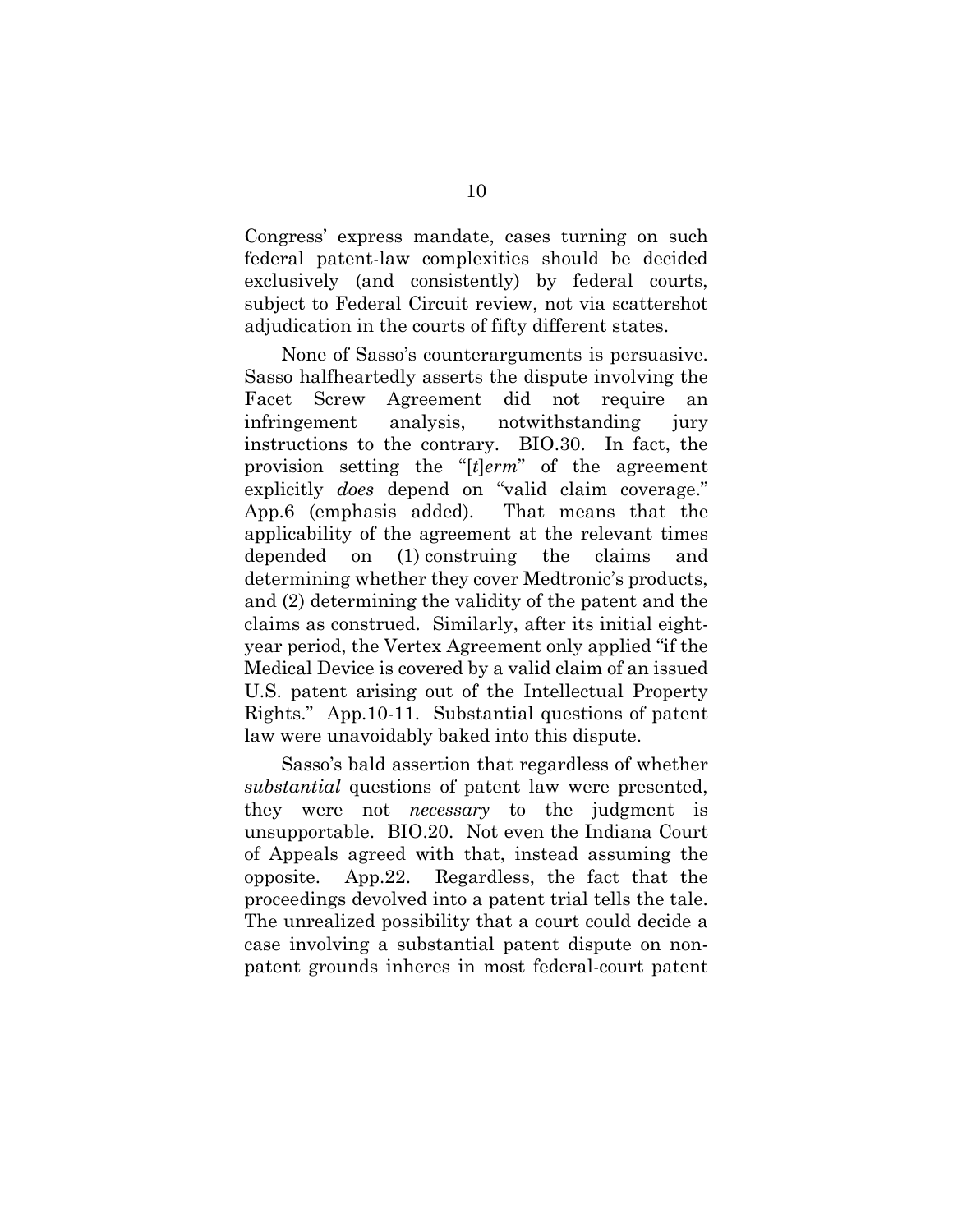disputes and is not remotely enough to defeat exclusive federal jurisdiction.

Sasso points to the district court's unpublished remand order rejecting Medtronic's effort to remove Sasso's later follow-on action seeking an audit and additional damages as evidence that patent issues were not "*necessarily* raised." *Sasso v. Warsaw Orthopedic, Inc.*, No. 3:13-cv-1031 (N.D. Ind. Apr. 2, 2014). In rendering its unpublished (and unappealable) order, the district court did not have the benefit of the Federal Circuit's subsequent decision. But to the extent there is disagreement, if anything, it only underscores the confusion and need for this Court's review.

Sasso notes that his third amended complaint added an alternative unjust-enrichment claim which he alleges did not turn on patent-law issues. BIO.8, 21. The complaint devoted a single sentence to that claim, alleging Medtronic was "unjustly enriched by the assignment of [the '313 and '046 patents] by Dr. Sasso." Ind.App.Vol.II.209. And the jury made no award based on that claim. BIO.12-13. Regardless, even if there were not exclusive federal jurisdiction over that separate and alternative unjust-enrichment claim, it would not eliminate the exclusive federal jurisdiction over claims that necessarily raise federal patent-law issues. *See Gunn*, 568 U.S. at 258. A plaintiff cannot defeat exclusive federal jurisdiction over a complaint that necessarily raises federal issues simply by adding one state-law claim. *E.g.*, 28 U.S.C. §1441.

Sasso also lodges a litany of extraneous complaints about how Medtronic litigated this dispute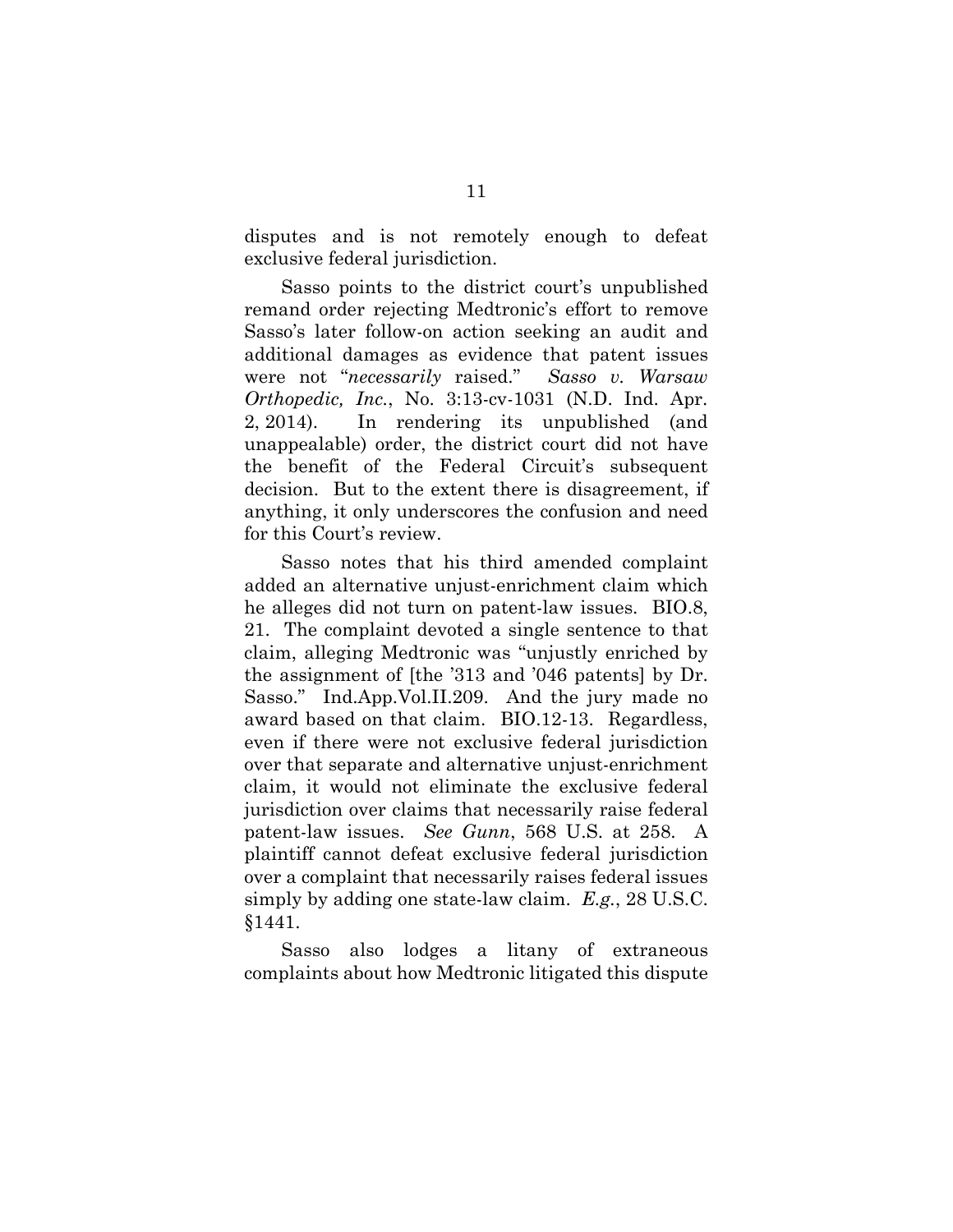in both state and federal courts, as well as its (entirely proper) invocation of *ex parte* reexamination proceedings in the PTO. BIO.31-34. None of Sasso's imagined grievances in any way affects this Court's review of the discrete jurisdictional question presented. If anything, Sasso's complaints about these procedural complexities only further illustrates that this Court's guidance is urgently needed to clarify ongoing confusion over *Gunn*.[\\*](#page-15-0)

Finally, Sasso insists that, in affirming the \$112 million decision for a "native Hoosier," App.3, the Indiana Court of Appeals merely "preserved the federal/state balance." BIO.22. But that final claim is just as question-begging as Sasso's initial jurisdictional objection; when it comes to patent disputes, Congress did not want a "federal/state balance," it wanted exclusive federal jurisdiction. Indeed, Congress doubled down on that determination in the wake of *Holmes Group, Inc. v. Vornado Air Circulation Systems, Inc.*, 535 U.S. 826 (2002). *See*  Leahy-Smith America Invents Act, Pub. L. No. 112-29, §19(a)-(b), 125 Stat. 284, 331-32 (2011). The state courts' unwillingness or inability to grapple with the complexities that substantial patent law questions in this case created—such as invalidity and cancellation

<u>.</u>

<span id="page-15-0"></span><sup>\*</sup> A perfect example is Sasso's argument that Medtronic did not raise invalidity as an *affirmative defense* below. BIO.8, 28. Whether invalidity was an affirmative defense, and needed to be raised as such, turns on whether this is really a patent dispute or the state-law contract action it purports to be. The Indiana courts' conclusion that this is a contract action but invalidity needed to be raised as an affirmative defense is contradictory and hopelessly confused.